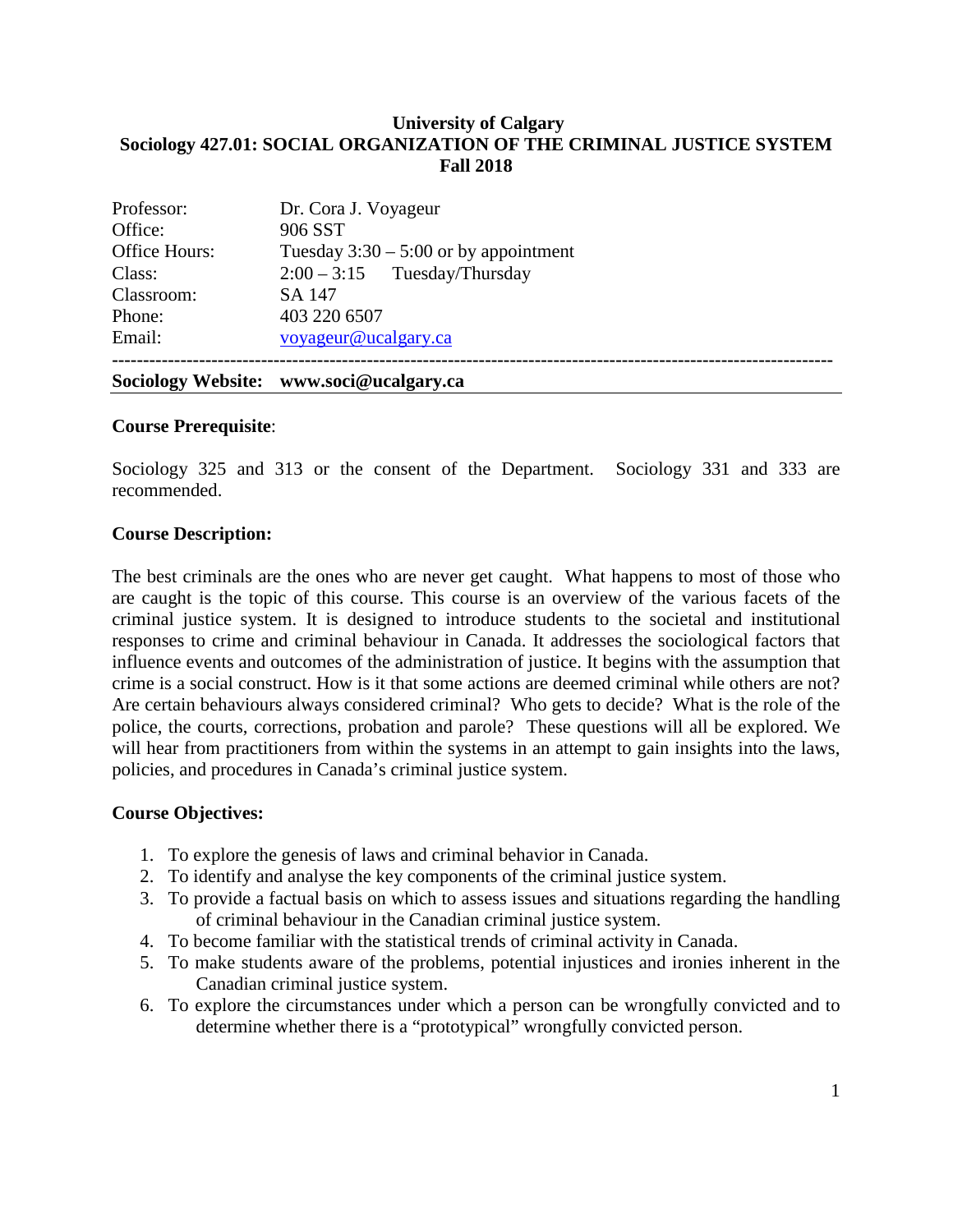7. To discuss and remain aware of various justice issues and/or prominent court cases that may arise during the term.

# **Course Format:**

Classes will combine several formats: lectures based on topics covered in the readings; small and large group discussion of issues raised in lectures; class presentations; guest lectures; videos; class questions; in-class quizzes; and in-class assignments. I will cover some of the assigned readings in class and will also lecture from additional materials on the topic. Therefore, you are responsible for any assigned readings. **Please be ready to answer or discuss course-related questions posed to you at any time throughout the class.** 

# **Required Texts:**

- 1) Barbara Perry. (2016) Diversity, Crime and Justice in Canada (2<sup>nd</sup> Edition). Oxford University Press. Don Mills.
- 2) Julian Roberts and Michelle Grossman. (2014) Criminal Justice in Canada: A Reader. Thomson Nelson Press. Scarborough.

The assigned readings will *generally (but not exactly)* correspond with the topics covered in the lectures. Thus, lecture topics should serve as a tentative guide and may be adjusted by me. **Please read the weekly assigned materials prior to the class.**

## **Evaluation for a Passing Grade:**

**NOTE: Receiving a grade in all components of this evaluation (including the Colleague Evaluation and pop quizzes) is mandatory to obtain a passing grade in this course. A passing grade for this course is 55% or a "D" grade.**

## **1. Examinations: 65%**

There will be 1 mid-term examination and 1 final examination. The examinations will cover lectures, guest lectures, videos, class discussions, and assigned reading materials scheduled up to the exam. This means that students will also be responsible for readings and topics **not covered** in class.

Examinations will be a combination of any or all of the following: multiple choice, true/false, definition, short answer and essay questions. This manner of testing allows the student to demonstrate varying methods of academic skill. I do not expect the student to rely solely on rote memory. I expect application, analysis, synthesis, and **integration of course materials** into your reasoned and concise answers. Therefore, you must be **specific** rather than **genera**l in your responses. The short answer and long answer questions require a reasonable standard of writing. Poor spelling, disjointed or incomplete sentences, poor grammar and punctuation, inadequate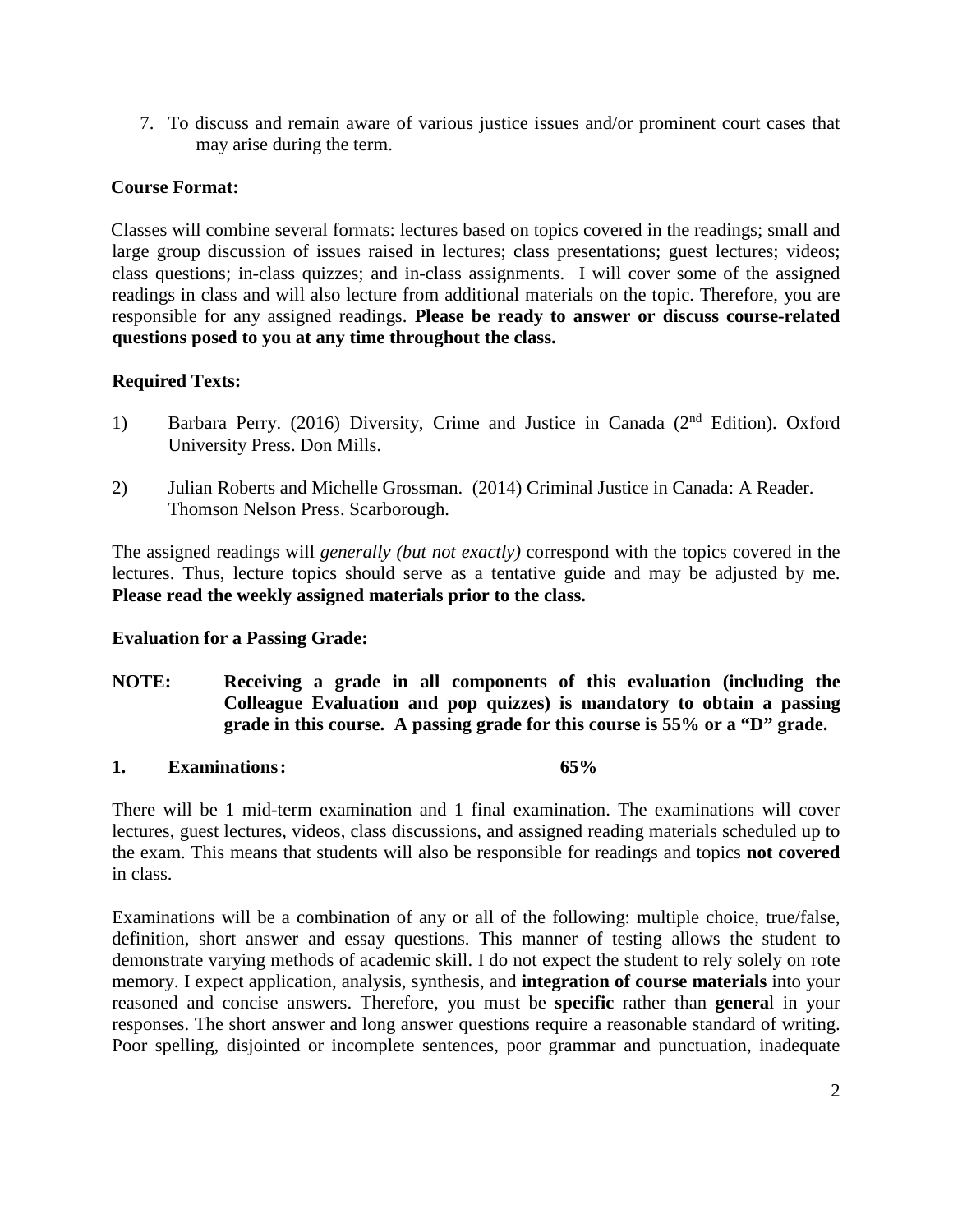sentence and paragraph structure will only detract from the ideas you are trying to express and will negatively impact your mark.

The final exam is **non-cumulative**. This means that the mid-term will cover only materials from the first class to the class prior to the mid-term exam. The final exam will cover materials from the mid-term to the last day of class. Although the final exam is non-cumulative, students might find reviewing the mid-term exam valuable in preparation for the final. In other words, do not forget everything you learned prior to the mid-term. **Examination dates are strictly enforced.** The dates and assigned weights for exams are as follows:

| Mid-term                 | October 18                 | 30 % |
|--------------------------|----------------------------|------|
| <b>Final Examination</b> | Date set by Registrar 35 % |      |

## **2. Group Research Project/Class Presentation: 25%**

*Research Project/Class Presentation 20%*

Our criminal justice system has glitches. One example of the system not delivering justice is the case of the wrongfully convicted individuals. Groups can choose a research topic/individual from my list or you can research another with my approval. Your group research project/class presentation will consist of a half-hour class presentation. Groups must supply handouts for the class. The group research project/class presentation should answer the following questions: Who was the individual? Were there elements of social inequality (race, class, gender, etc.) surrounding the arrest/conviction/sentencing of this person? What evidence led to the conviction? How and why was the verdict overturned? Where did the system go wrong? Presentations will begin in early November. I will allow class time for group members to confer.

#### *Colleague Evaluation 5%*

Your group members will evaluate your contribution to the group project. This evaluation accounts for 5% of your final mark so you **must** do your share of the work. The mark you get on your colleague evaluation will be proportional to your final grade on the presentation. Further, if you receive a participation grade of "0" from all of your fellow group members then you will not receive a grade for the poster presentation, and thus, fail the course. This will be done after all the class presentations are completed. I may require you to justify the grades you give to your research partners.

### 3. *In-class Pop Quizzes:* **10%**

Throughout the course I will give five in-class pop quizzes worth 2% each. These quizzes will be based on information from that day's class. Your answers must be turned in at the end of the class. **You must be present on the days these quizzes are given to receive the marks**.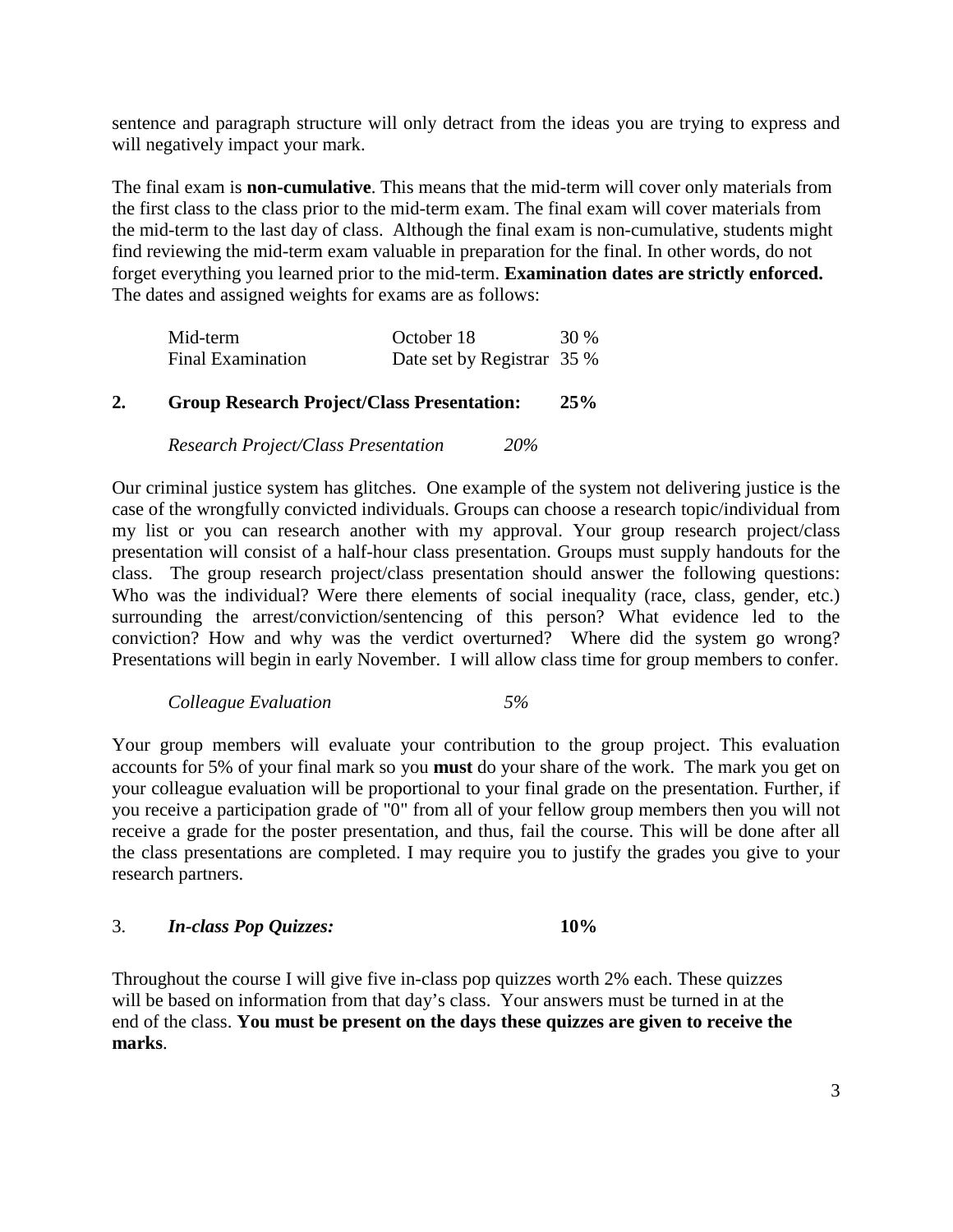| Percentage | Grade         | <b>Meaning</b>      |
|------------|---------------|---------------------|
| $95+$      | $A+$          | Outstanding         |
| 89 - 94    | A             |                     |
| $86 - 88$  | $A-$          |                     |
| $82 - 85$  | $B+$          | Very Good           |
| $79 - 81$  | B             |                     |
| 76 - 78    | $B-$          |                     |
| $72 - 75$  | $C+$          | Good                |
| $68 - 71$  | $\mathcal{C}$ |                     |
| $64 - 67$  | $C-$          |                     |
| $60 - 63$  | $D+$          |                     |
| $55 - 59$  | D             | <b>Minimal Pass</b> |
| $0 - 54$   | F             | Fail                |

**Final grades** will be assigned according to the University of Calgary's 4-point grading system based on the following percentage distributions:

The  $A_+$  grade became an official grade at the University of Calgary in fall, 2002. The  $A_+$  grade is described as an honorific grade with the same grade point value as an A grade (4.0). It will be used to indicate outstanding performance in a subject area but not have a higher grade point average.

## **Grade Reappraisal:**

Within two weeks of the date the exam/assignment is returned, students seeking reappraisal of examinations or assignments must submit a written response to the instructor explaining the basis for reconsideration of one's mark. The instructor will reconsider the grade assigned and will then book a time with the student to discuss his or her work and rationale. It should be noted that a reassessed grade may be raised, lowered, or remain the same.

### **Deferrals:**

When possible, please provide advance notice if you are unable to write an exam or complete/turn-in assignments on time. All requests for deferral of a course component due to health reasons must be accompanied by written documentation as outlined in the University Calendar and should be obtained while the student has the health issue rather than after recovery. Deferrals will be allowed in the following circumstances: illness, domestic affliction or religious conviction. Travel arrangements, misreading the syllabus, and scheduling conflicts with other classes or employment are not valid reasons for requesting a deferral. Deferrals will not be granted if it is determined that just cause is not shown by the student.

If you have missed a test for a legitimate reason, the instructor can require you to write a "makeup" exam as close in time to the original exam as possible or can choose to transfer the percentage weight to another course component. If the instructor schedules a "make-up" exam for you, its date and location will be at the convenience of the Department of Sociology.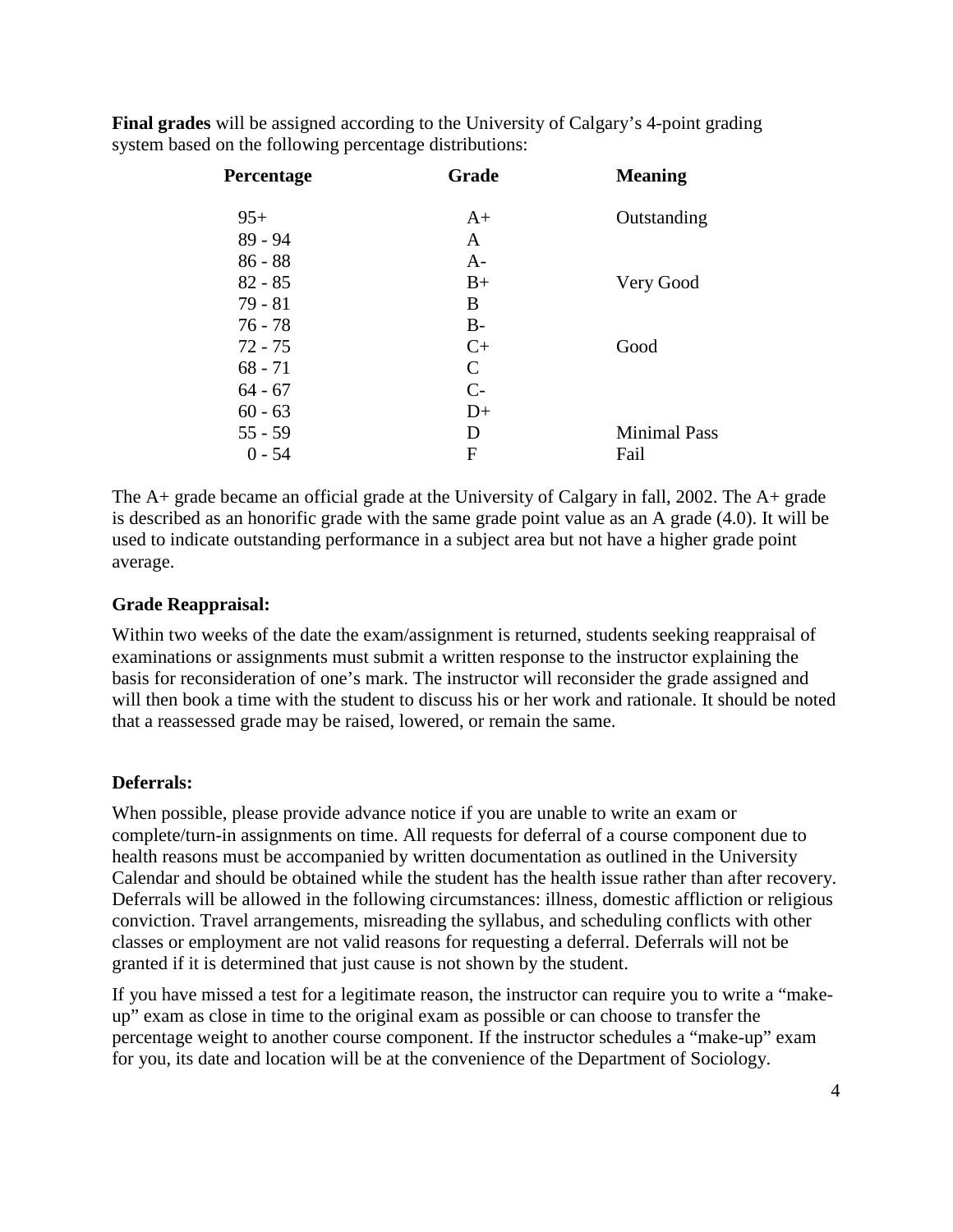## **Deferred Final Exam Form:**

Please note that requests to defer a Registrar scheduled final exam are dealt with through the Registrar's Office. Further information about deadlines, and where paperwork should be taken, is available on the form, which can be found at:<https://www.ucalgary.ca/registrar/student-forms>

## **Deferred Term Work Form:**

Deferral of term work past the end of a term also requires a form to be filled out. It's available at [https://www.ucalgary.ca/registrar/files/registrar/deferred\\_termwork15\\_0.pdf](https://www.ucalgary.ca/registrar/files/registrar/deferred_termwork15_0.pdf) 

Once an extension date has been agreed between instructor and student, the form should be taken to the Faculty of Arts Program Information Centre (SS 110) for approval by an Associate Dean (Students).

## **Email:**

Feel free to contact me over email at any time. Please put your course number and section in your email's subject line, and include a proper salutation, your full name, student ID, and a proper closing in the body of your email. All emails violating customary email conventions will be ignored. All other emails will be answered within one business day. I do not answer emails over the weekend. Please take that into account when emailing me questions pertaining to assignments or exams. If you have a course-related question, please check the course outline first. Questions that can be answered by consulting the course outline will not be answered. Please email me for administrative purposes only, for example, to set up an appointment. Please do not use email as a replacement for an office visit, if there is something you want to discuss. Questions about the course content and readings, concerns about grades, or any other personal issues should be dealt with in-person during my office hours.

### **Ethics Research:**

Students are advised that any research with human subjects--including any interviewing (even with friends and family), opinion polling, or unobtrusive observation--must have the approval of the Faculty Ethics Committee. **In completing course requirements, students must not undertake any human subjects research without discussing their plans with the instructor who will determine if ethics approval is required.**

### **Safewalk:**

The University of Calgary provides a "safe walk" service to any location on Campus, including the LRT, parking lots, bus zones, and campus housing. For Campus Security/Safewalk call 220- 5333. Campus Security can also be contacted from any of the "Help" phones located around Campus.

### **Academic Misconduct:**

Cheating is regarded as a serious academic offense. Students are advised to consult the University Calendar, which presents a Statement of Intellectual Honesty, with definitions and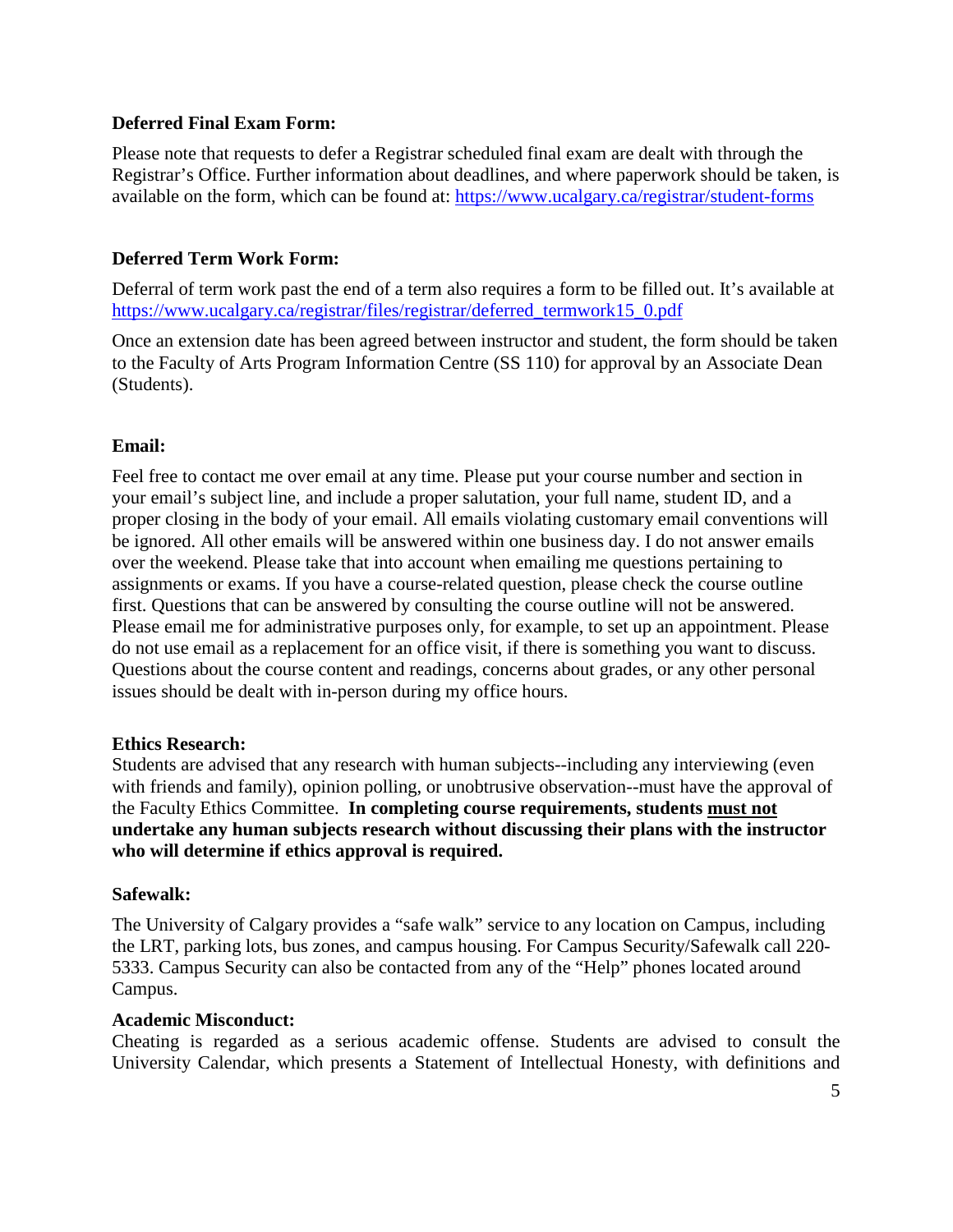penalties associated with cheating, plagiarism, and other academic misconduct. <https://www.ucalgary.ca/pubs/calendar/current/k-5.html>

## **Handing in Papers and Assignments:**

The main Sociology Department office does not deal with any course-related matters. Please speak directly to your professor.

## **Protection of Privacy:**

The Freedom of Information and Protection of Privacy (FOIPP) legislation does not allow students to retrieve any course material from public places. Anything that requires handing back will be returned directly during class or office hours. If students are unable to pick up their assignments from the instructor, they provide the instructor with a stamped, self-addressed envelope to be used for the return of the assignment.

## **Student Representation:**

The 2018-19 Students' Union VP Academic is Jessica Revington [\(suvpaca@ucalgary.ca\)](mailto:suvpaca@ucalgary.ca). For more information, and to contact other elected officials with the Student's Union, please visit this link: <https://www.su.ucalgary.ca/about/who-we-are/elected-officials/> You may also wish to contact the Student Ombudsperson for help with a variety of University-related matters: <https://www.ucalgary.ca/ombuds/role>

### **Academic Accommodation:**

The student accommodation policy can be found at: [ucalgary.ca/access/accommodations/policy.](http://www.ucalgary.ca/access/accommodations/policy) Students needing an Accommodation because of a Disability or medical condition should communicate this need to Student Accessibility Services in accordance with the Procedure for Accommodations for Students with Disabilities

<https://www.ucalgary.ca/policies/files/policies/student-accommodation-policy.pdf> Students needing an Accommodation based on a Protected Ground other than Disability, should communicate this need, preferably in writing, to the course instructor.

### **Emergency Evacuations:**

In the case of fire or other emergency evacuation of this classroom, please proceed to the assembly point at the Professional Faculties Food Court. Please check these assembly point locations for all of your classes at: https://www.ucalgary.ca/emergencyplan/buildingevacuation/assembly-points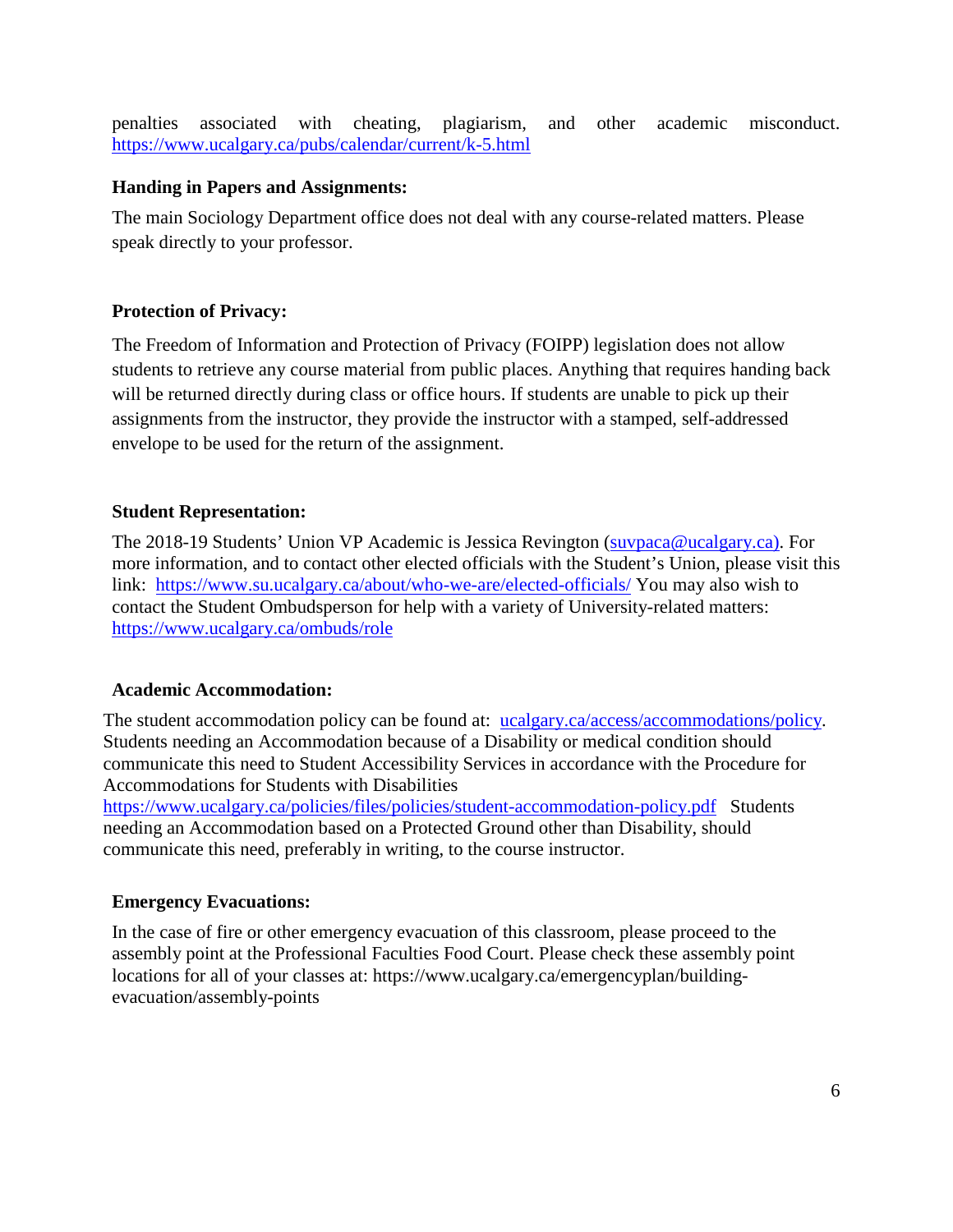### **Technology Use and Electronic Classroom Etiquette:**

Technology can be both a blessing and a curse. In recent years, electronic devices have been the cause of a tremendous amount of disturbance and distraction in the classroom. Please get the most out of your (or your parents') hard-earned tuition dollars by devoting your class time exclusively to classroom activities. Please ensure that your cellphones, pagers, or any other electronic devices are turned off and remain off for the duration of the class.

For those taking notes on a laptop please be aware that your screen is visible to both those beside you and behind you. I have received many complaints from fellow classmates who have been forced to endure distracting, offensive and otherwise unsuitable images from others' laptops. Please remember that laptops are to be used exclusively for the purposes of taking notes during class.

Checking emails, texting, Facebooking, or engaging in any other type of internet/or electronic activity during this class is not permitted. Those who choose to ignore this rule will be asked to leave my classroom immediately. Students who have been asked to leave my classroom must meet with me before returning. Students taking class notes on a laptop computer will be asked to close their laptops from time to time to answer questions and/or engage in classroom discussion throughout the class.

**Please be on time for class**. Arriving late for class is very distracting to me and your fellow students. The door will be closed at the beginning of class, if you are late please quietly find a seat near the back of the room and please keep your disruption to a minimum.

### **Student Resources**

**[SU Wellness Centre](http://www.ucalgary.ca/wellnesscentre/) [Campus Mental Health Strategy](https://www.ucalgary.ca/mentalhealth/)**

## **My Teaching Philosophy:**

I love to teach and I hope it shows. I believe that learning is an active rather than a passive activity. I want to assist you in your learning journey. Although attendance is not mandatory, I urge you to attend class regularly. I will not post my lecture materials or give you my lecture notes if you are absent. Class discussions, issues raised in class and information obtained from videos, lectures and other class activities can be give you some valuable insights and help you with assignments and exams. You will not have access to that information unless you attend class. I strive to provide a safe and non-competitive learning environment but one that periodically takes students out of their comfort zone. I encourage class discussion as a means of exploring topics, ideas, and sometimes controversies. We may be dealing with sensitive and sometimes contentious issues in class. Your point of view is important but may be challenged by your fellow students or me during this course. Your opinion may differ from those of your classmates. So please, remain open-minded and remember to be respectful of opinions that differ from your own.